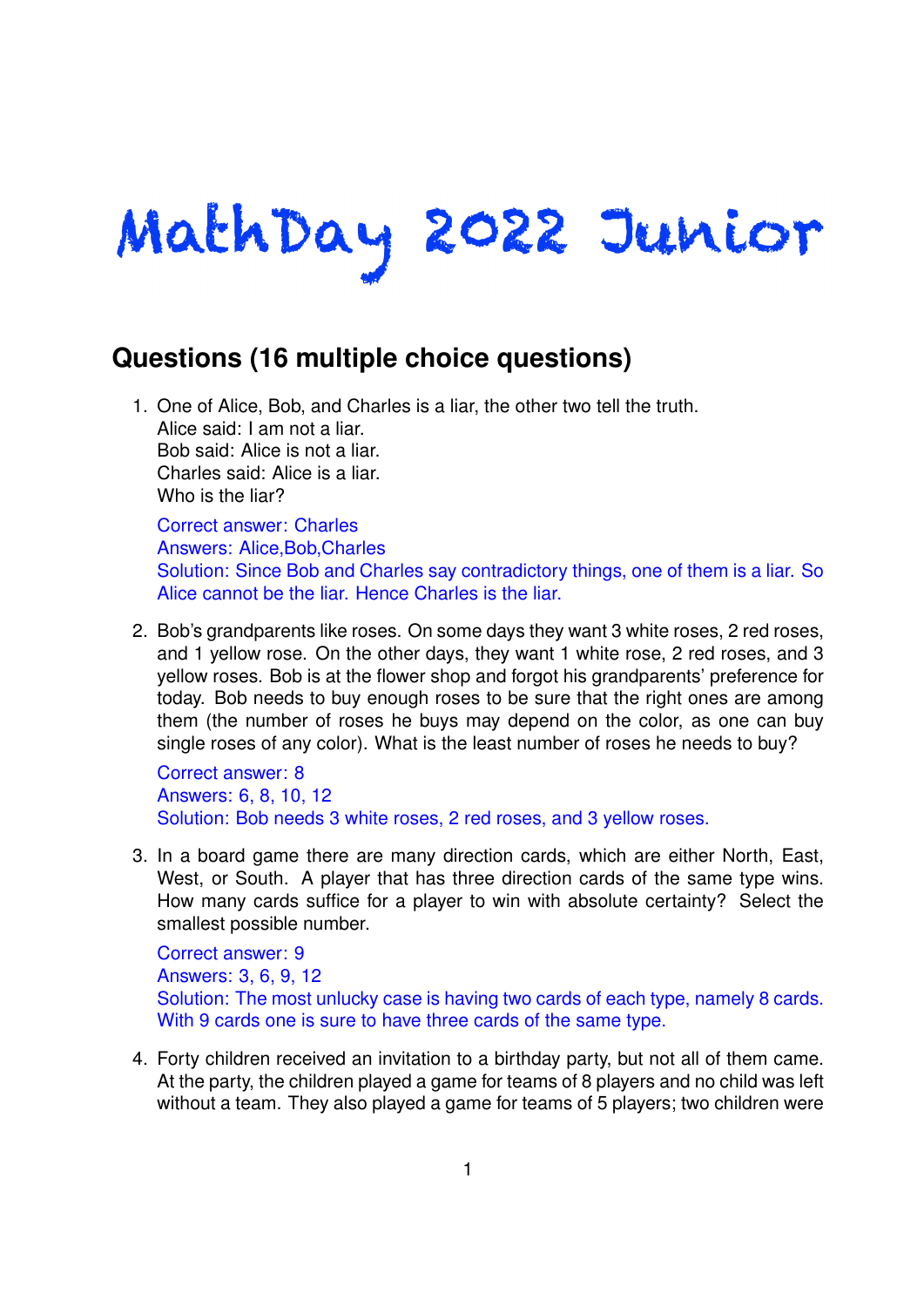left without a team and they became referees for this game. How many children were at the party?

Correct answer: 32

Answers: 12,20,24,32

Solution: We look for a number from 0 to 40 which is a multiple of 8 and which leaves remainder 2 after division by 5. The only such number is 32.

5. You have two identical apples, one banana, and one orange. You have to give them to four children (Alice, Bob, Charles, and David), so that each child receives exactly one piece of fruit. In how many different ways can you distribute the pieces of fruit to the children?

Correct answer: 12 Answers: 4, 6, 8, 12 Solution: You only have to choose whom to give the banana to (4 choices) and whom the orange (3 choices left). There are 12 possibilities.

6. The frame for a painting should be in the form of a rectangle with a rectangular hole inside. To build such a frame you are given 4 pieces of wood. They all are 10 cm wide, but two of them are 40 cm long while two of them are 60 cm long. You can build different frames out of them by gluing the pieces of wood together. What is the largest hole that you can obtain inside the frame? Consider your result in square centimeters.

Correct answer: 1600

Answers: 1000, 1200, 1500, 1600

Solution: You can build a  $60 \text{cm} \times 60 \text{cm}$  frame with a  $40 \text{cm} \times 40 \text{cm}$  hole (1600) square centimeters). Or you can make a  $50 \text{cm} \times 70 \text{cm}$  frame with a  $30 \text{cm} \times 50 \text{cm}$ hole (1500 square centimeters). Or you can make a 40cm $\times$ 80cm frame with a 20cm× 60cm hole (1200 square centimeters).

7. You have to solve 200 mathematical problems, and fortunately the genie of the lamp will help you by fulfilling some wishes. Wish 1 will let you solve 60% of the unsolved problems, Wish 2 will let you solve 40% of the unsolved problems, Wish 3 will let you solve 50 unsolved problems (or all remaining problems, if you have less than 50 unsolved problems left). You can ask two distinct wishes in the order you prefer. Which wishes should you ask to solve most of the problems? For example, the answer (2,3) means that the first wish you ask is Wish 2 and the second wish you ask is Wish 3.

Correct answer: (1,3)

Answers: (1,2), (2,1), (1,3), (3,1)

Solution: (1,2) and (2,1) will both leave 48 problems unsolved. (1,3) will leave 30 problems unsolved. (3,1) will leave 60 problems unsolved. (2,3) and (3,2) solve less problems than (1,3) and (3,1) respectively.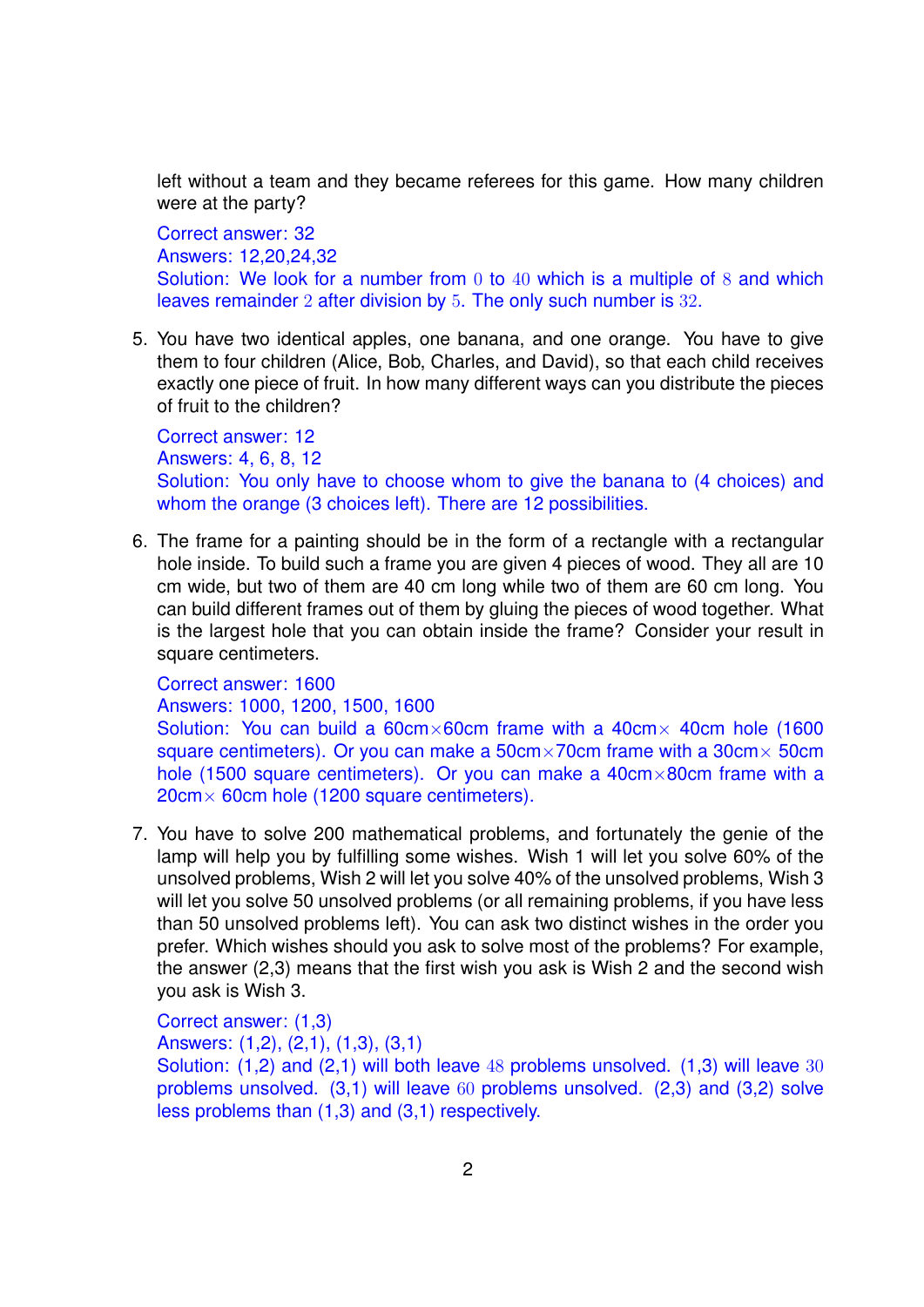8. You are driving a remote control toy car on a circuit in the shape of a regular polygon with 10 sides. At the end of each straight segment you turn left at an angle which is strictly between 0 and 180 degrees, and how much you turn is the measure of this angle. How much do you need to turn in total while doing one round on the full circuit, starting from the middle of a side? The answer is in degrees.

Correct answer: 360 Answers: 180,360,900,1800 Solution: The sum of the exterior angles of any regular polygon is 360 degrees.

9. In a foreign land there is a currency called AUR. There are golden coins with value 1AUR, 3AUR and 9AUR. What is the smallest number of coins you need to be able to pay any bill in the range from 1AUR to 44AUR? You can choose the coins freely, but you have to choose them before knowing the amount of the bill.

Correct answer: 8

Answers: 7,8,9,10

Solution: You can take 4 9AUR coins, 2 3AUR coins, 2 1AUR coin. This is optimal because with only 3 or fewer coins of 9AUR, you would need at least 10 coins to pay 44 AUR (3 x 9AUR + 5 x 3AUR + 2 x 1AUR), and with 4 coins of 9 AUR you need at least 8 coins to pay 44 AUR. The given coins allow you to pay any bill in the range; using the 9AUR coins one is left to pay an amount from 1AUR to 8AUR, which can be paid with the given 3AUR or 1AUR coin.

10. Alice and Zoe, when they run alone, always run at their usual constant speed. Alice runs 1 kilometer in 3:20 (3 minutes and 20 seconds), while Zoe runs 1 kilometer in 4:10. They planned to run together on a 9 km long straight path along the river. But they just texted each other and found that, due to a misunderstanding, they are at opposite ends of the path. Now they start running towards each other. After how much time will they meet?

Correct answer: 16:40 Answers: 12:30, 13:20, 16:40, 20:00 Solution: Alice runs 1km in 200 seconds, Zoe in 250 seconds, so Alice's speed is 5/4 of Zoe's speed. Hence they will meet after Alice made 5/9 of the total distance and Zoe 4/9 of the total distance. Thus Alice has run 5km, which will take 16:40.

11. You have 8 sticks to make a closed polygon, and the sides of the polygon must be either horizontal or vertical. If each stick has length 1, what is the largest area that you can obtain by using all sticks? As unit measure for the area consider the square of the unit length.

Correct answer: 4 Answers: 3,4,5,6 Solution: Using all sticks, you can build a  $2\times 2$  square with area 4, a  $3\times 1$  rectangle with area 3, and an L-shaped figure with area 3.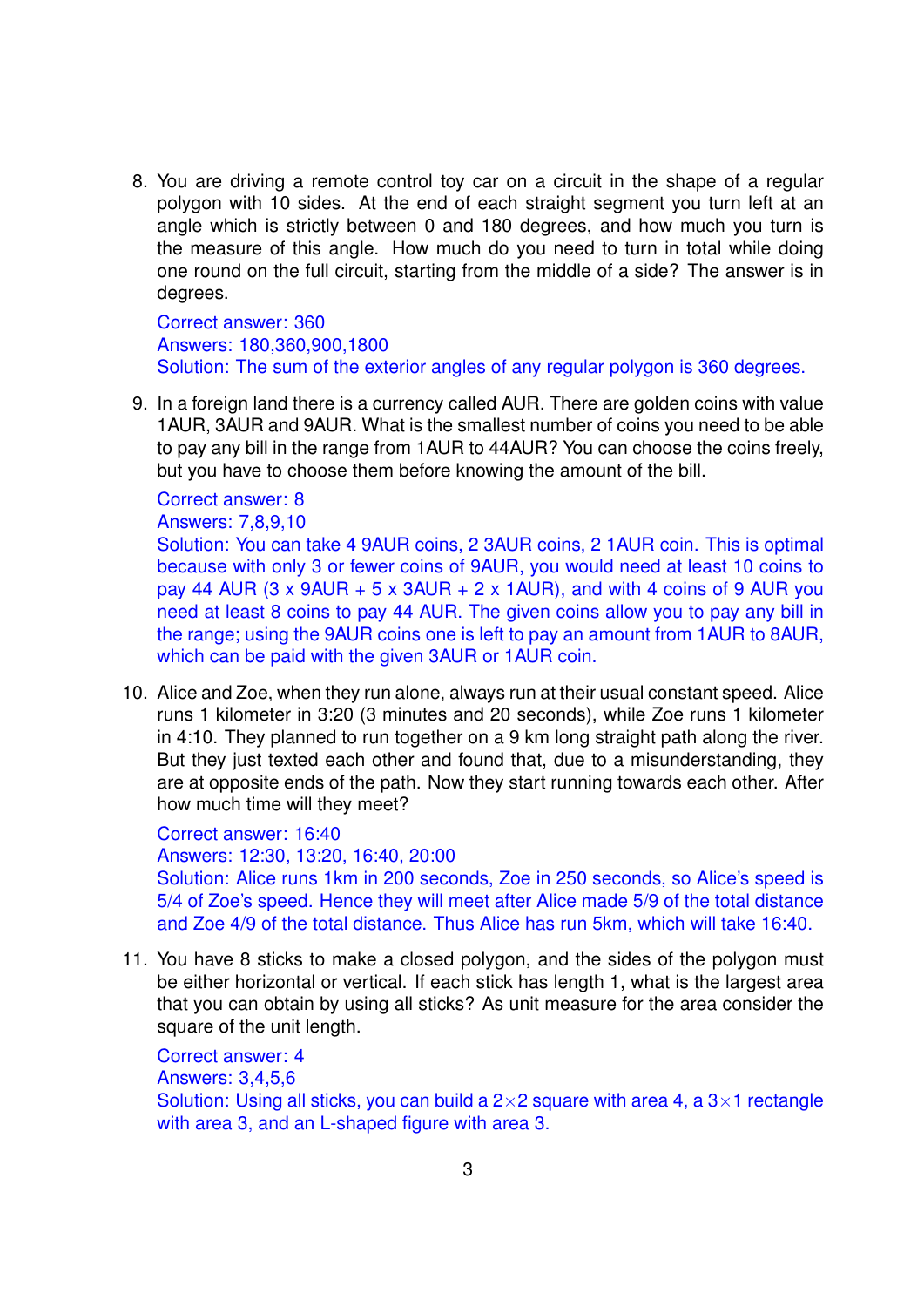12. There are two fair dice with four faces. The first die is red and the second die is blue, and you throw them both at once. On the four faces of each die there are the numbers from 1 to 4. What is the most likely sum of the results of the two dice?

#### Correct answer: 5

#### Answers: 4,5,6,7

Solution: Consider the set of results of the first die and the second die, consisting of the 16 pairs made with the numbers from 1 to 4. The numbers 2 and 8 can be obtained each just with one pair. The numbers 3 and 7 can be obtained each with two pairs. The number  $4=3+1=2+2$  and  $6=4+2=3+3$  can be obtained each with three pairs. The number  $5=4+1=3+2$  can be obtained with four pairs.

13. You are in a video call with some friends who are native speakers of the Combish language. You only remember four different words in this language: Xix, Yiy, Ziz, Wiw. Exactly one of them is extremely funny. You know that if you send some of these words to any of your friends, then that friend will start laughing immediately if and only if the funny word is among the words you chose.

You can write exactly one message with some Combish words to each of your friends in the call. You can choose how many words and which words to write. You can send different individual messages, but all messages are sent at the same time. You are then able to check in the video call who is laughing. What is the minimum number of friends that you need in the call so that you are able to determine without doubt the funny word by using the above method?

## Correct answer: 2

### Answers: 1,2,3,4

Solution: One friend is not enough because from testing only one message you cannot determine the funny word in all possible cases. Two friends are enough: you send the first word only to the first friend, the second word only to the second, the third word to both, and the fourth word to none.

14. In a group of koalas, the two lightest koalas together weigh 25% of the total weight of the group, while the three heaviest koalas together weigh 60% of the total weight of the group. How many koalas are in the group?

#### Correct answer: 6

#### Answers: 5, 6, 7, 8

Solution: More than 5 because the five mentioned koalas do not make up the 100% of the weight. Each intermediate koala weights each at least 12,5% of the total weight and at most 20% of the total weight. Since only 15% of the total weight is missing, there is space for at most one intermediate koala. So there are 6 koalas.

15. Amy and Ben play the Candy Game. At the beginning of the game, there are 10 candies. Amy and Ben take turns making moves. A move consists of removing